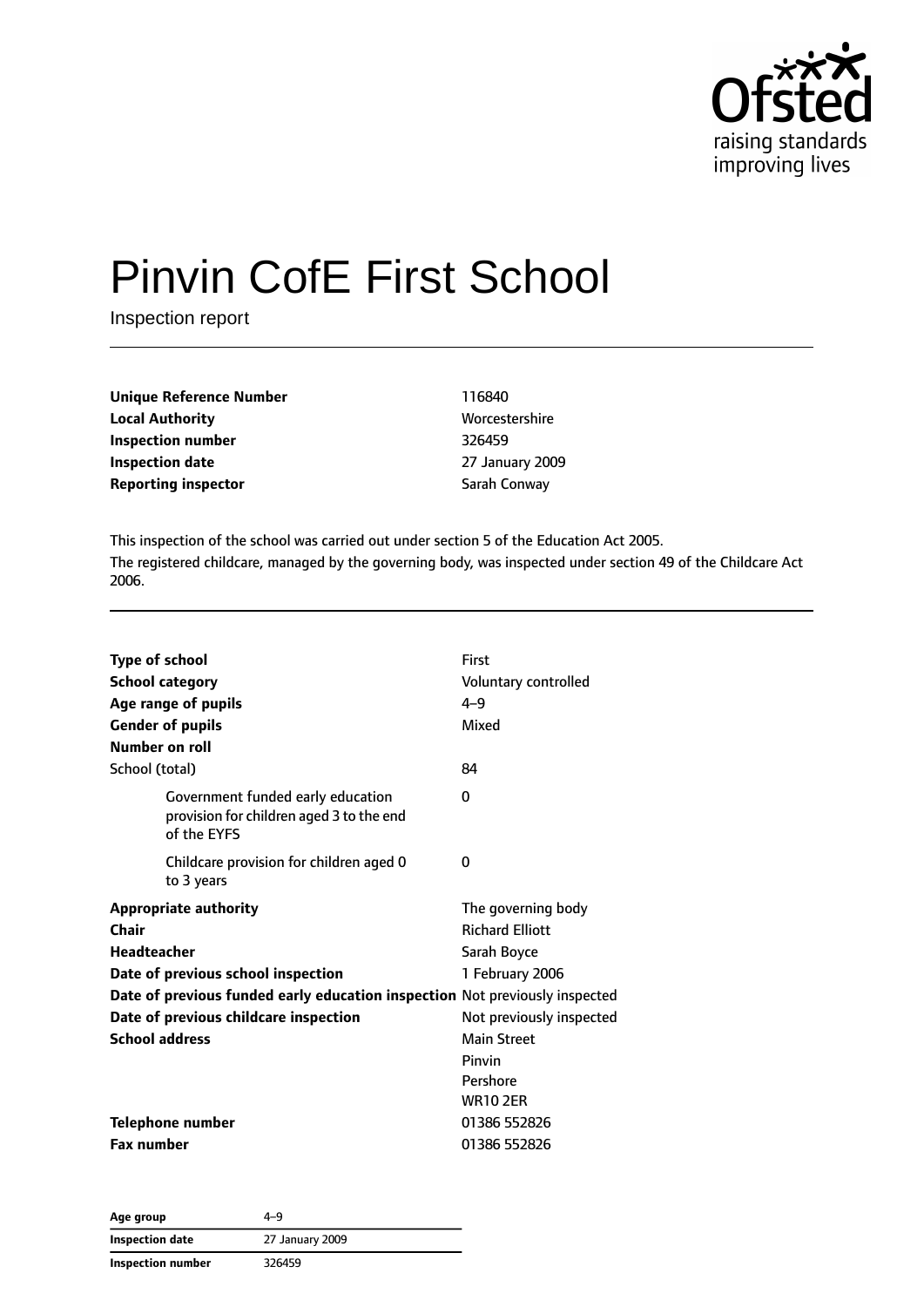.

<sup>©</sup> Crown copyright 2009

Website: www.ofsted.gov.uk

This document may be reproduced in whole or in part for non-commercial educational purposes, provided that the information quoted is reproduced without adaptation and the source and date of publication are stated.

Further copies of this report are obtainable from the school. Under the Education Act 2005, the school must provide a copy of this report free of charge to certain categories of people. A charge not exceeding the full cost of reproduction may be made for any other copies supplied.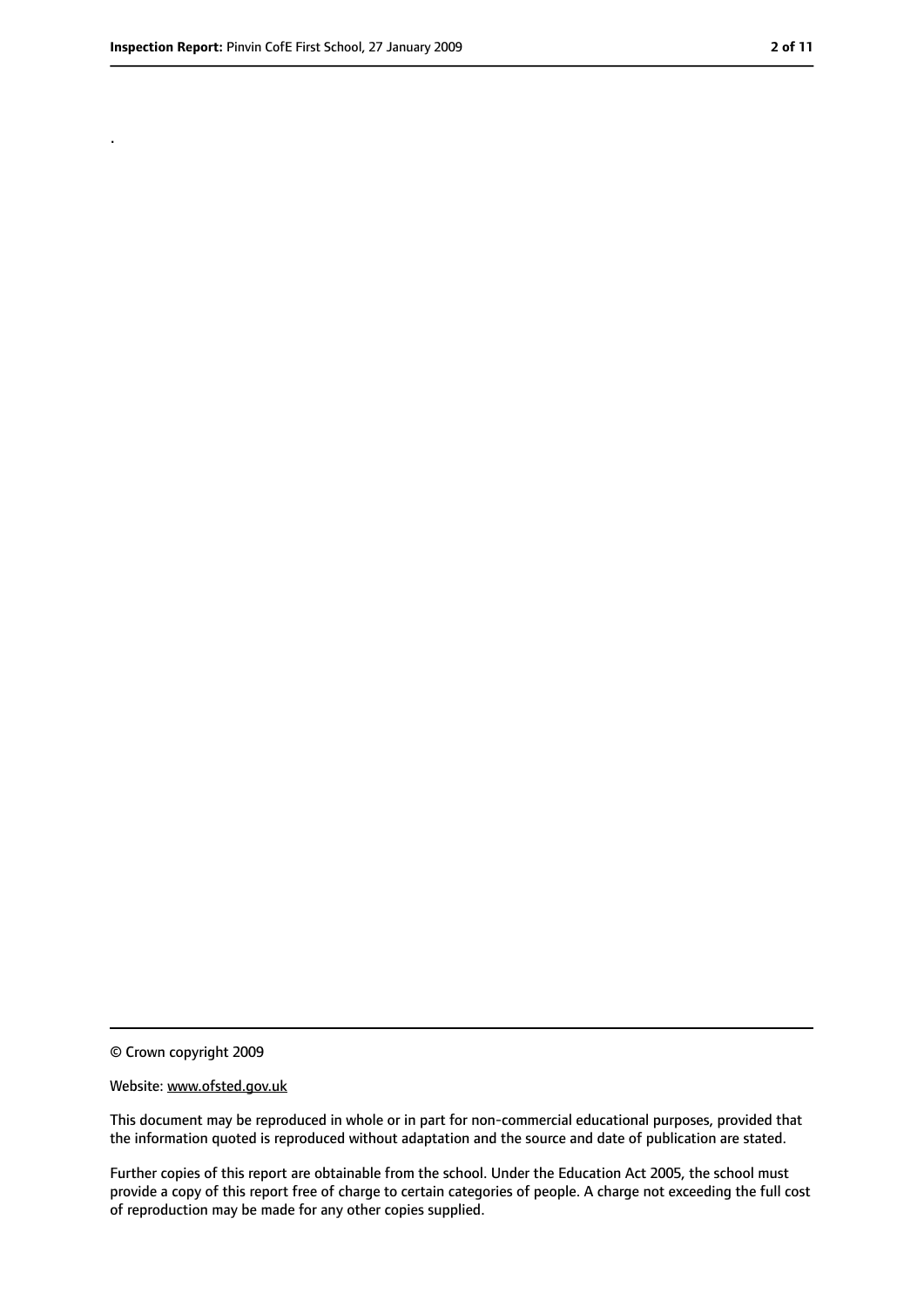# **Introduction**

he inspection was carried out by two Additional Inspectors.

## **Description of the school**

Pinvin First C of E School is a small rural school near the town of Pershore. Almost all of the pupils are White British. There are a small number of pupils from minority ethnic backgrounds and a few who are from Traveller families. There are no pupils in the early stages of learning English. The school has an above average proportion of pupils with learning difficulties and/or disabilities. Children in the Early Years Foundation Stage (EYFS) are taught in a Reception class.

There have been significant changes of staff over the past two years. A new headteacher was appointed in April 2008.

### **Key for inspection grades**

| Outstanding  |
|--------------|
| Good         |
| Satisfactory |
| Inadequate   |
|              |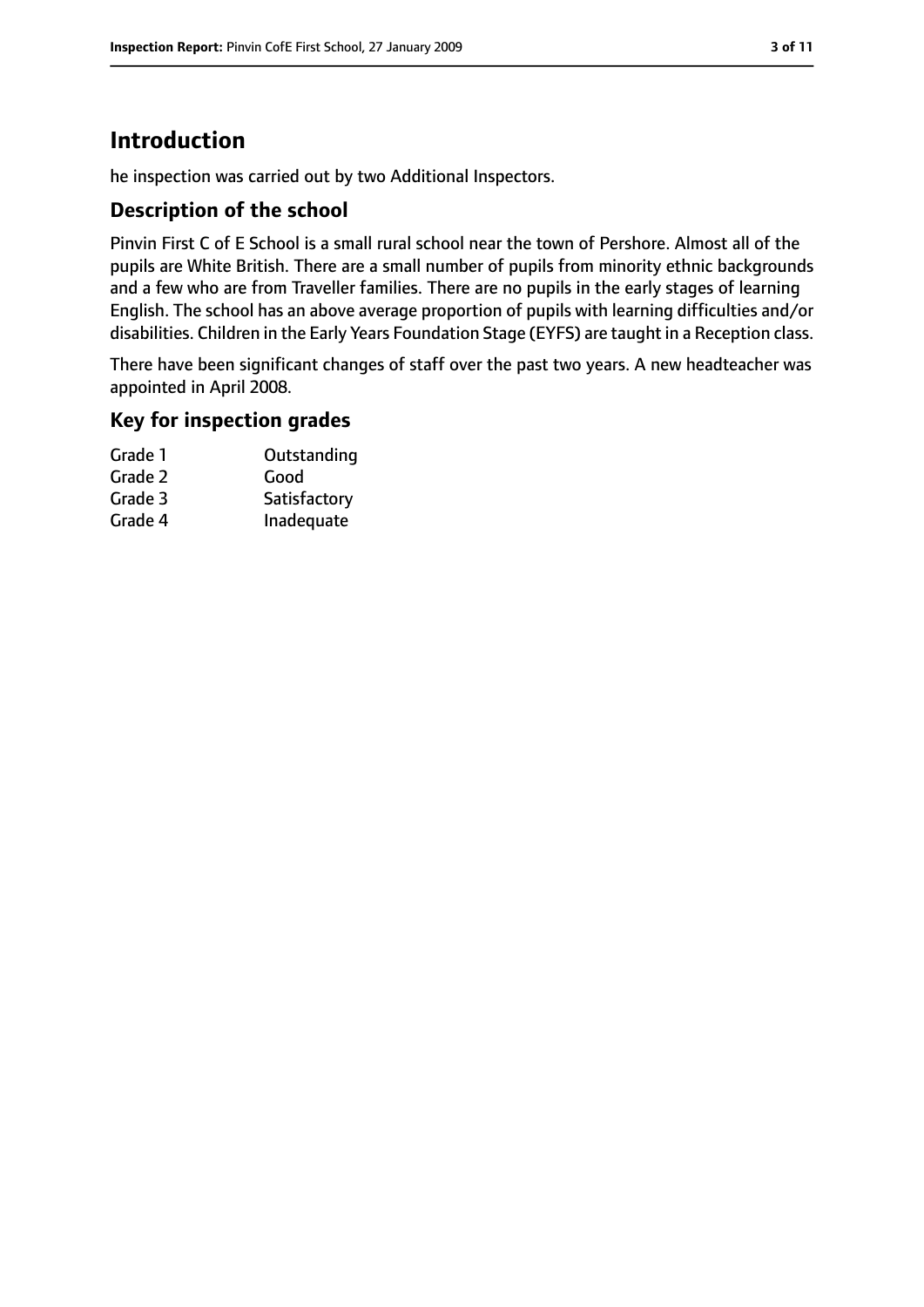# **Overall effectiveness of the school**

#### **Grade: 3**

This is a satisfactory school. It is recovering from a period of instability during which time all but one member of the teaching staff, including the headteacher, changed. This resulted in a decline in standards which has now been arrested through the very good leadership of the headteacher and the commitment and hard work of all staff. Pupils respect their teachers and work and play exceptionally well together in a harmonious and secure atmosphere. Their behaviour is excellent because they feel well cared for. Adults provide good role models and are clear about what they expect. Parents are highly supportive of the school and appreciate improvements brought about by the new headteacher. This is exemplified by one parent who commented that 'there is a buzz and energy'.

Until recently, pupils' achievement across the school has been rather erratic. In the EYFS and Years 1 and 2, pupils have generally made steady progress to reach broadly average standards at the end of Year 2. Progress in Years 3 and 4 has been inadequate. As a result, standards in English and mathematics fell to below average at the end of the last academic year. The prompt action of the headteacher has ensured that pupils have made up for lost ground and achievement is now satisfactory and improving. Pupils are making good progress in year groups throughout the school. This is particularly evident in the EYFS, where children are on course to attain well above expected standards at the end of the Reception Year. The regular checks now made on pupils' progress have led to targeted support for those with learning difficulties and/or disabilities so that they are now doing as well as their peers.

Teaching and the curriculum are now good, having been adapted well to meet the needs of all pupils. This contributes to their enjoyment of learning. Pupils' spiritual, moral and social development is good .They have a good understanding of how to keep healthy, which impacts on choices they make in daily life. Their preparation for future life is satisfactory. Although most pupils attend regularly, the irregular attendance of a few pupils interrupts their learning and limits the progress they can make. The school's good partnership with parents and outside agencies effectively secures the well-being of most children so that they are ready to learn. Targets are set for pupils but they are not always aware of what these mean and exactly what they need to do to improve their learning.

The school is well led and managed by the headteacher, who is relentless in driving up standards. The impact is evident in the rapidly improved progress children are making. Since her arrival, the progress of individual pupils has been regularly monitored against challenging targets and assessment information used to improve teaching and the curriculum. Governors are supportive and have recently taken steps to ensure they have the appropriate knowledge so that they are better placed to hold the school to account. However, the role of curriculum leaders is underdeveloped as they are not given sufficient time to fulfil their role. School leaders have a clear understanding of what the school needsto do to improve further. The rapid improvements to teaching and the curriculum and in pupils' achievement demonstrate that the school has good capacity to improve further.

## **Effectiveness of the Early Years Foundation Stage**

#### **Grade: 2**

The skills and abilities of children entering Reception vary from year to year. In previous years these have been broadly in line with those expected for their age. Children currently in Reception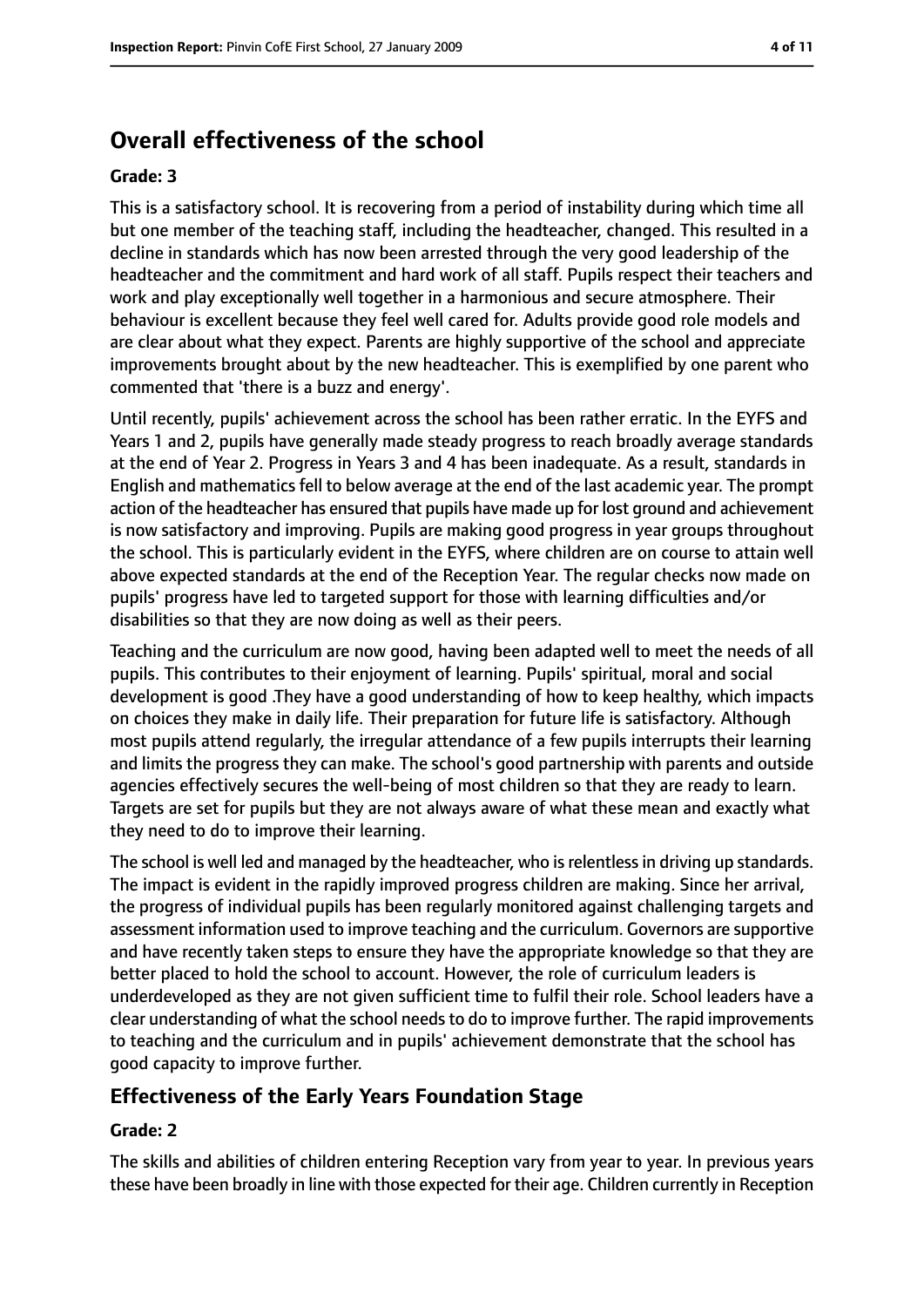arrived with skills and knowledge above expectations. Adults spend time in getting to know parents as well as children while they are in the pre-school. This ensures that children settle quickly and make rapid progress in their learning, working well above levels expected for their age. The classroom provides a stimulating and safe atmosphere in which to learn. A range of activities are planned both inside and outside which challenge children, develop their independence and ensure they are always learning. They know the importance of taking turns and work and play confidently together. The outdoor learning space does not draw sufficiently on the natural environment or provide enough opportunities for children's physical development. The new leader of the EYFS makes effective use of recently introduced systems to assess and monitor children's progress to inform planning.

### **What the school should do to improve further**

- Improve the attendance of all pupils.
- Improve the quidance given to pupils so that they have a better understanding of what steps to take to improve their learning.
- Develop the role of curriculum leaders so that they are fully involved in determining what the school needs to do improve.

A small proportion of the schools whose overall effectiveness is judged satisfactory but which have areas of underperformance will receive a monitoring visit by an Ofsted inspector before their next Section 5 inspection.

# **Achievement and standards**

#### **Grade: 3**

Pupils' overall achievement is satisfactory but until recently their progress has been uneven. Pupils entered Year 1 this year with average standards, having made satisfactory progress in Reception from starting points that were in line with expectations. Standards reached by the end of Year 2 are broadly average. In 2008, pupils made good progress in reading and mathematics, attaining above average standards. Progress in writing was slower and standards attained were slightly below average. Pupils currently in Years 1 and 2 are making good progress and, as a result, standards in all areas are rising.

In 2008, because of instability in staffing and leadership, standards in Years 3 and 4 declined and pupils made insufficient progress. The prompt action taken by the headteacher to improve teaching and introduce regular monitoring and tracking of pupils' progress has ensured pupils have made up lost ground. Progress is good in these year groups so that standards are now broadly average.

The steps taken to improve the teaching of writing are contributing to improved standards in this area throughout the school. Pupils with learning difficulties and/or disabilities are now making accelerated progress as a result of the good support being given to meet their needs.

# **Personal development and well-being**

#### **Grade: 3**

Children's behaviour is exemplary and all groups play and work harmoniously together. Pupils display a love of learning. This was exemplified by a group of children in the playground before school discussing the impact of climate change on the future location of England's capital. A small number of pupils do not attend regularly and some parentstake children on holiday during term time, which interrupts their learning and slows their progress. There are no significant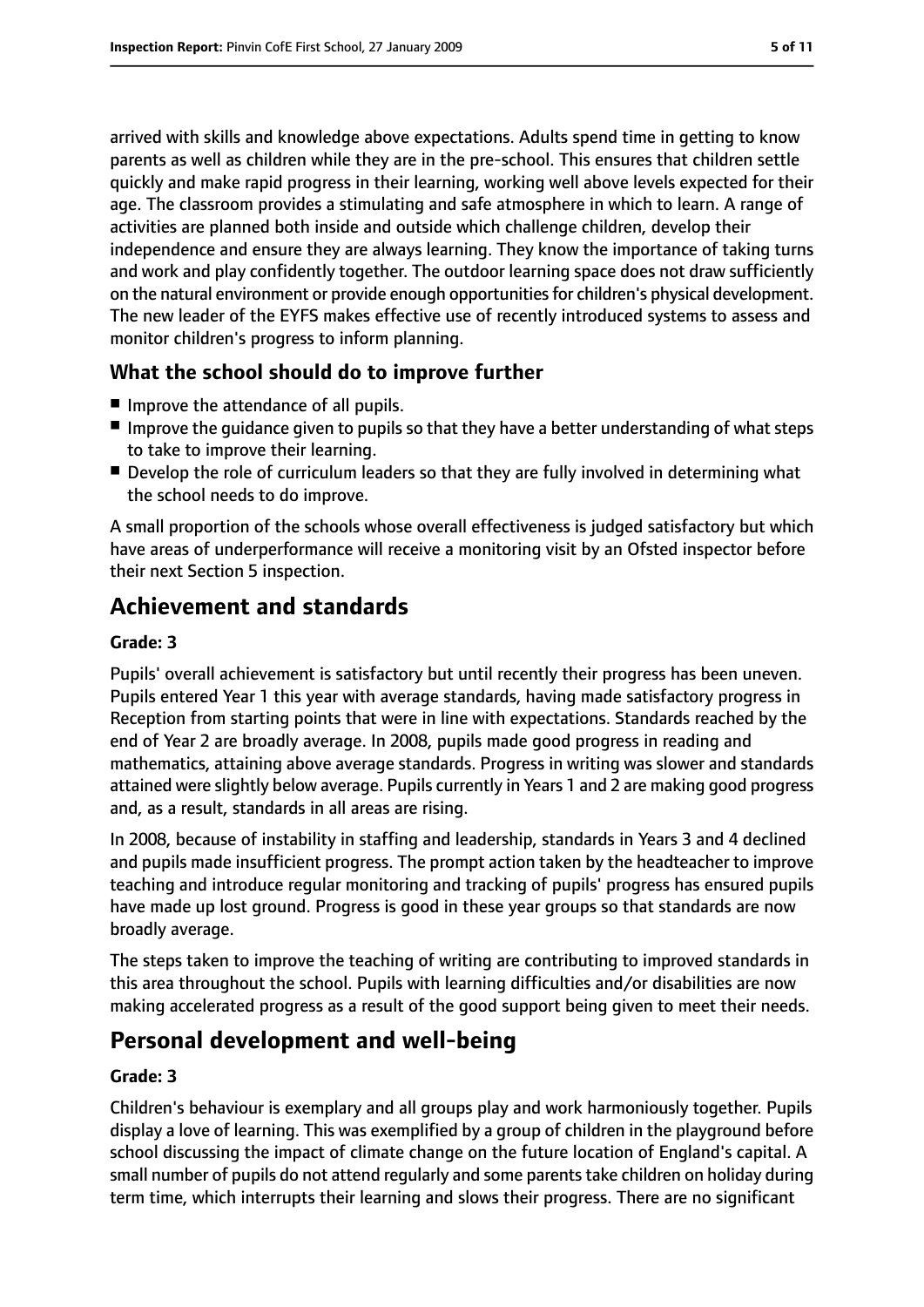incidents of bullying, with pupils having the confidence to resolve most conflicts themselves. They know who to go to if they have a concern. They respect each other and are mindful of one another's needs. Pupils eat healthily and participate regularly in a range ofsporting activities. They act sensibly and responsibly to keep themselves safe inside and outside the school and when they are using the internet. The role of the school council is underdeveloped and although older pupils have contributed to the design of an outdoor learning space, there are few opportunities for them to take on responsibilities within the school. Pupils begin to gain an understanding of the diversity of other cultures and backgrounds through, for example, a recent visit of a children's steel band from Trinidad and the teaching of British sign language across the school. The school has rightly identified that some improvements are needed in this area. Pupils participate in a number of fund-raising activities and local events. Limited opportunities to use information and communication technology (ICT) are impeding the progress children make in developing the ICT skills essential for future work.

# **Quality of provision**

### **Teaching and learning**

#### **Grade: 2**

Teaching has recently improved so that it is now good across the school. Relationships between pupils and teachers in all classes are good, which contributes to the high motivation of pupils. Pupils' progressis monitored regularly and accurate assessment meansthat work is now tailored to meet the full range of learners' needs. Teachers' good subject knowledge and skills in managing the class ensure that most activities challenge and engage all pupils so that progress is now accelerating. Older pupils in particular are making up for lost ground and achieving satisfactorily. Teachers and adults are skilled in using a range of questions to clarify some pupils' understanding and challenge others to expand on explanations. For example, in one numeracy lesson, a teacher was relentless in challenging pupils to explain how they could check whether they have all the different solutions to a problem. Teaching assistants are highly experienced and work well with targeted groups, contributing to the progress pupils make. At times learning is not as fast as it could be because too much time is spent repeating tasks or resources are not effectively used to support all learners.

#### **Curriculum and other activities**

#### **Grade: 2**

Many aspects of pastoral care are particular strengths of the school. As a result, pupils feel welcome and secure and have the confidence to do well. Child protection arrangements are good and thorough risk assessments, of the school environment and for trips and visits, are carefully carried out. However, the school does not take robust enough action to improve the attendance of a small number of pupils who have prolonged absences and whose parents take holidays in term time. In the past, the lack of careful tracking and monitoring of pupils meant that the learning difficulties experienced by some were not identified early enough. As a result, they did not make sufficient progress. This has now been addressed and the provision for pupils with learning difficulties and/or disabilities has improved so that all are now making good progress. Pupils have individual learning targets but are not always aware of what these are. Marking is regular but often not linked to targets and does not always show pupils what they need to do to improve. All adults in the school place the highest possible emphasis on the health, safety and welfare of the pupils. Procedures for safeguarding and the welfare of pupils meet requirements. Parents comment on the 'very caring, disciplined environment' which results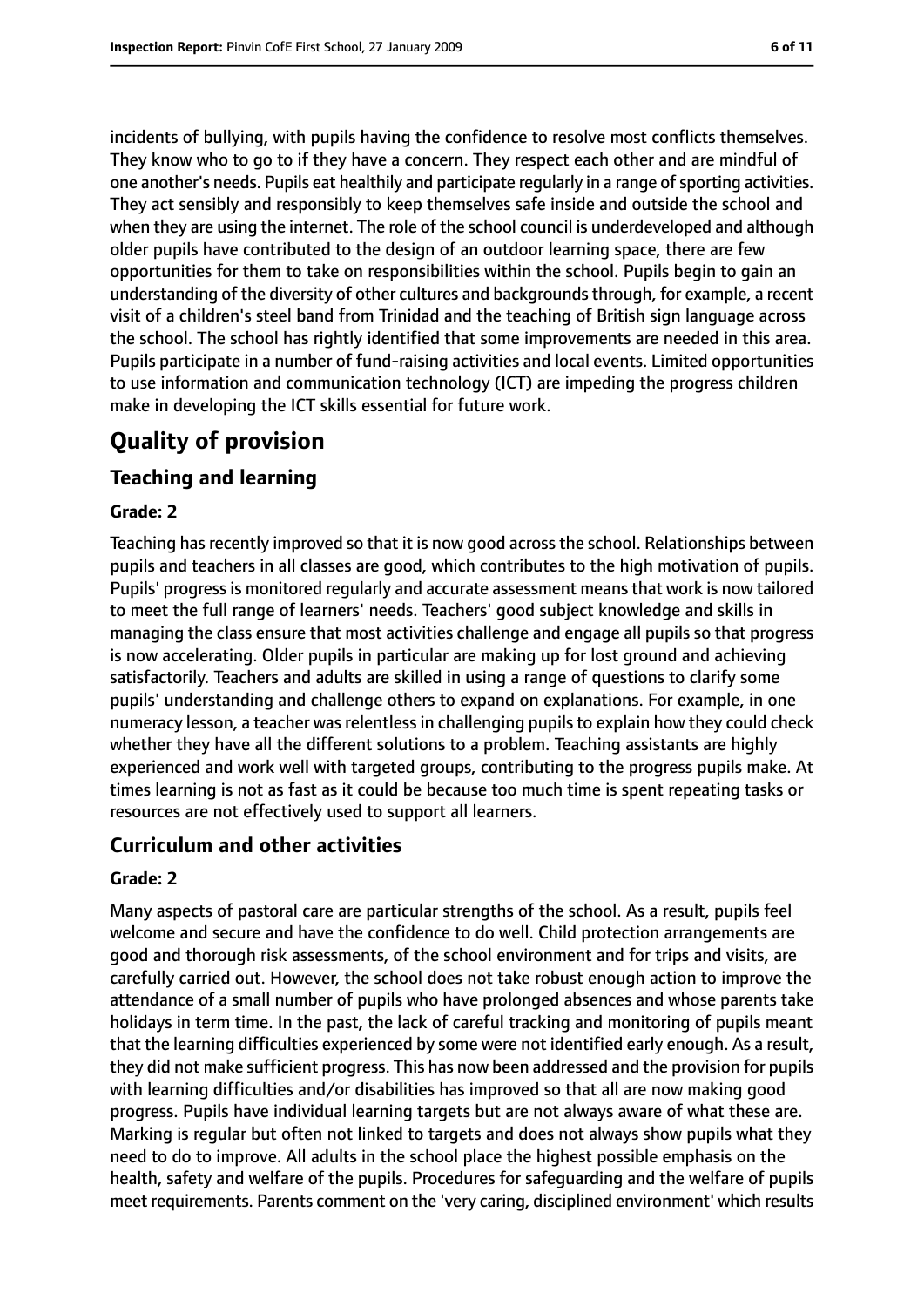in their children being very happy at school. 'My daughter, and many others, run up the school drive every day,' commented one parent. The pupils themselves say that they are very happy at school and know that there is always an adult to go to if they have a problem. There are outstanding links with outside agencies to support pupils' well-being, for example, excellent links with the local middle school ensure a smooth transition for pupils to the next stage of their education. Academic guidance is good. Pupils know their targets and are aware of what they need to do to improve their work.

#### **Care, guidance and support**

#### **Grade: 3**

In a very short space of time, the headteacher, working closely with the local authority, has developed an effective team of staff determined to continue to raise standards as well to provide high levels of care. She has introduced robust monitoring systems to support pupils to reach challenging targets. Rigorous analysis and evaluation of the school's performance has ensured that staff have a clear understanding of what the school needs to do to improve. The determined way in which underachievement has been tackled and the decline in standards has been reversed demonstrates that the school is well poised to make further improvements. Curriculum leaders are not given time to check on the strengths and weaknesses in the areas for which they are responsible, which limits the impact they can have in contributing to change. The school is a cohesive community and welcomes pupils from all backgrounds. Leaders acknowledge that there is still more to do to extend pupils' understanding of different cultures in the UK and the wider world. Governors are supportive and have recently developed their skills to enable them to play a full role in school self-evaluation and monitoring of pupils' progress.

# **Leadership and management**

#### **Grade: 2**

In a very short space of time, the headteacher, working closely with the local authority, has developed an effective team of staff determined to continue to raise standards as well to provide high levels of care. She has introduced robust monitoring systems to support pupils to reach challenging targets. Rigorous analysis and evaluation of the school's performance has ensured that staff have a clear understanding of what the school needs to do to improve. The determined way in which underachievement has been tackled and the decline in standards has been reversed demonstrates that the school is well poised to make further improvements. Curriculum leaders are not given time to check on the strengths and weaknesses in the areas for which they are responsible, which limits the impact they can have in contributing to change. The school is a cohesive community and welcomes pupils from all backgrounds. Leaders acknowledge that there is still more to do to extend pupils' understanding of different cultures in the UK and the wider world. Governors are supportive and have recently developed their skills to enable them to play a full role in school self-evaluation and monitoring of pupils' progress.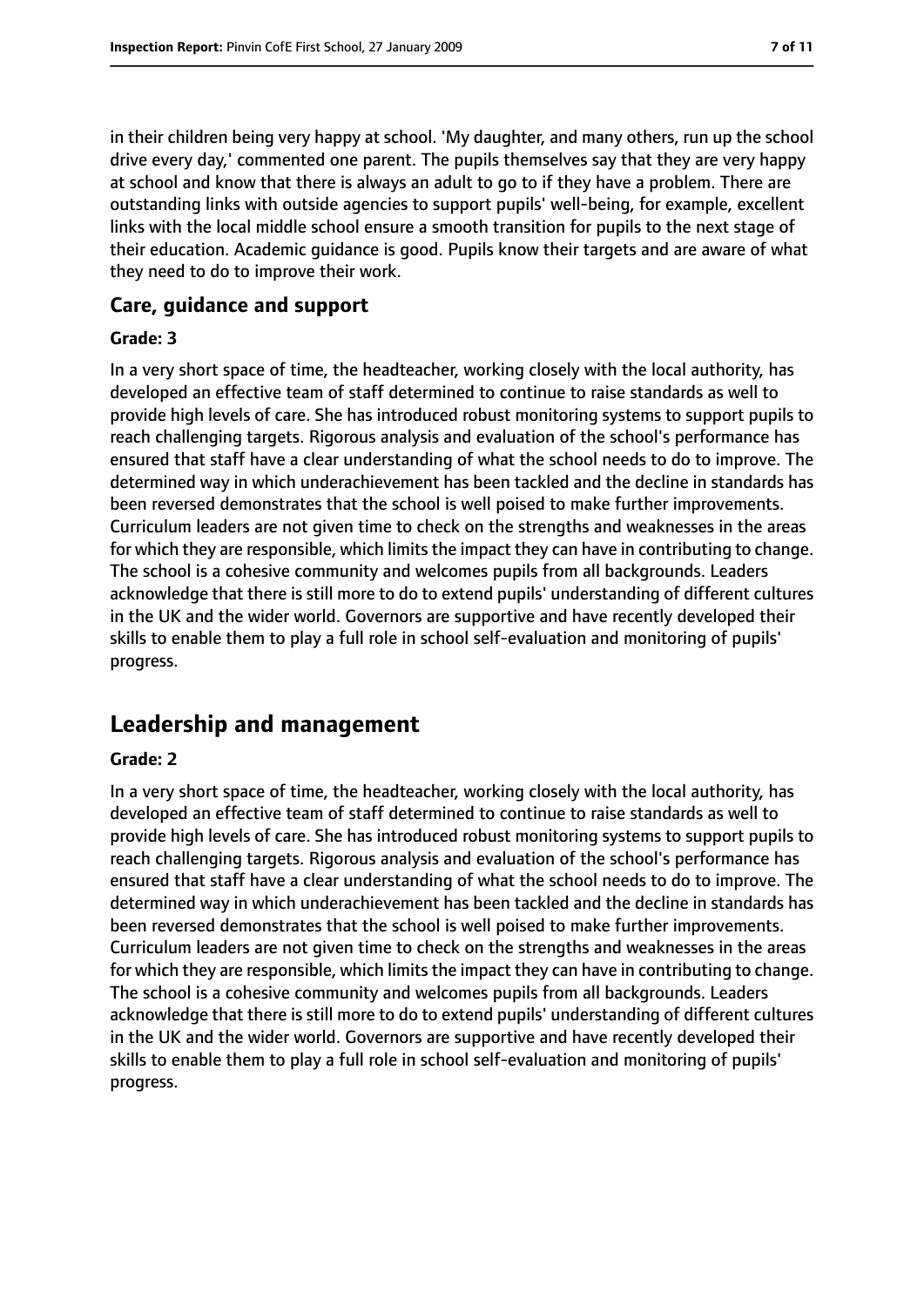**Any complaints about the inspection or the report should be made following the procedures set out in the guidance 'Complaints about school inspection', which is available from Ofsted's website: www.ofsted.gov.uk.**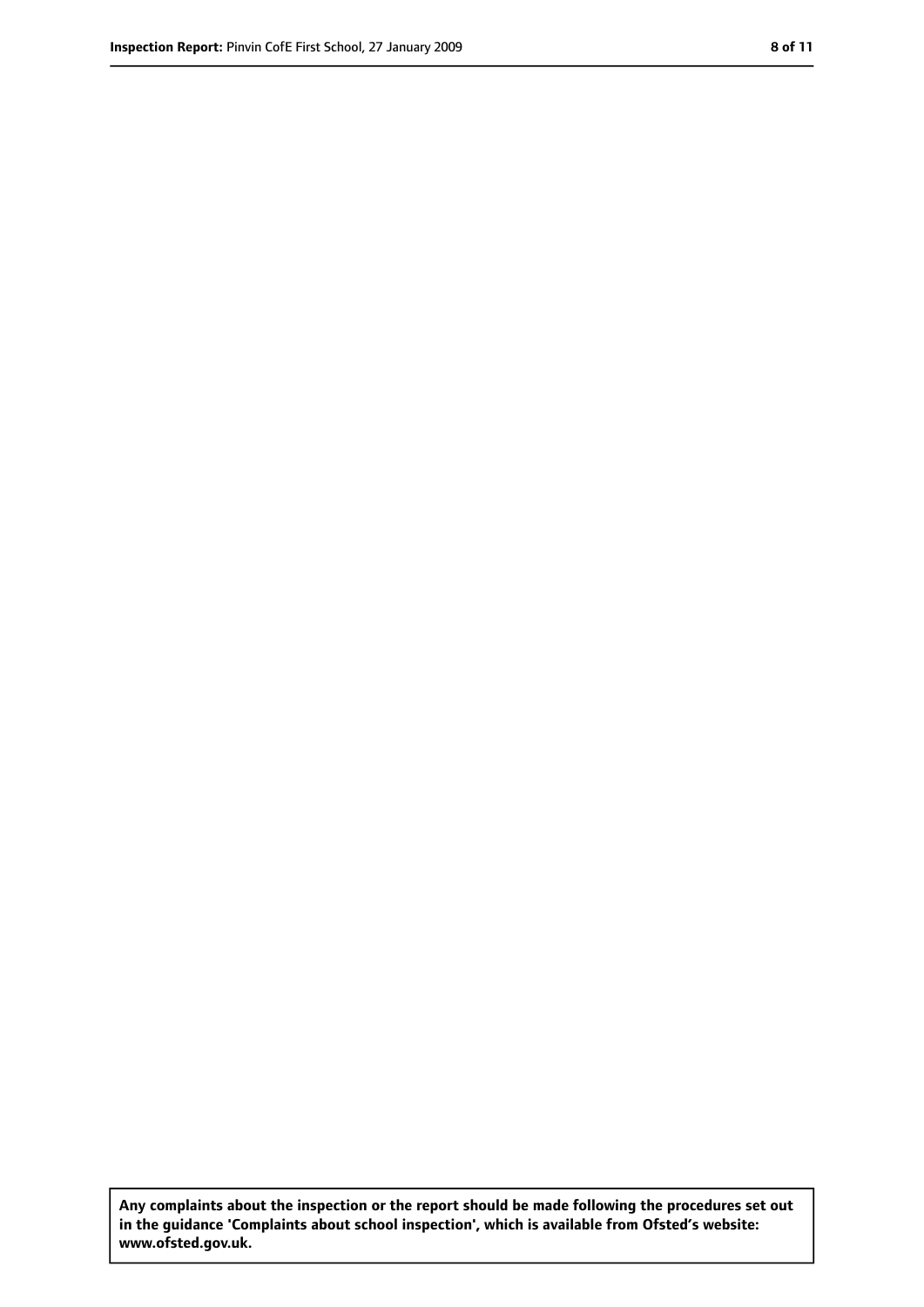# **Inspection judgements**

| $\degree$ Key to judgements: grade 1 is outstanding, grade 2 good, grade 3 satisfactory, and | School  |
|----------------------------------------------------------------------------------------------|---------|
| arade 4 inadequate                                                                           | Overall |

## **Overall effectiveness**

| How effective, efficient and inclusive is the provision of<br>education, integrated care and any extended services in meeting the<br>needs of learners? |     |
|---------------------------------------------------------------------------------------------------------------------------------------------------------|-----|
| Effective steps have been taken to promote improvement since the last<br>inspection                                                                     | Yes |
| How well does the school work in partnership with others to promote learners'<br>well being?                                                            |     |
| The capacity to make any necessary improvements                                                                                                         |     |

# **Effectiveness of the Early Years Foundation Stage**

| How effective is the provision in meeting the needs of children in the<br>EYFS?              |  |
|----------------------------------------------------------------------------------------------|--|
| How well do children in the EYFS achieve?                                                    |  |
| How good are the overall personal development and well-being of the children<br>in the EYFS? |  |
| How effectively are children in the EYFS helped to learn and develop?                        |  |
| How effectively is the welfare of children in the EYFS promoted?                             |  |
| How effectively is provision in the EYFS led and managed?                                    |  |

#### **Achievement and standards**

| How well do learners achieve?                                                                               |  |
|-------------------------------------------------------------------------------------------------------------|--|
| The standards <sup>1</sup> reached by learners                                                              |  |
| How well learners make progress, taking account of any significant variations<br>between groups of learners |  |
| How well learners with learning difficulties and/or disabilities make progress                              |  |

## **Annex A**

<sup>&</sup>lt;sup>1</sup>Grade 1 - Exceptionally and consistently high; Grade 2 - Generally above average with none significantly below average; Grade 3 - Broadly average to below average; Grade 4 - Exceptionally low.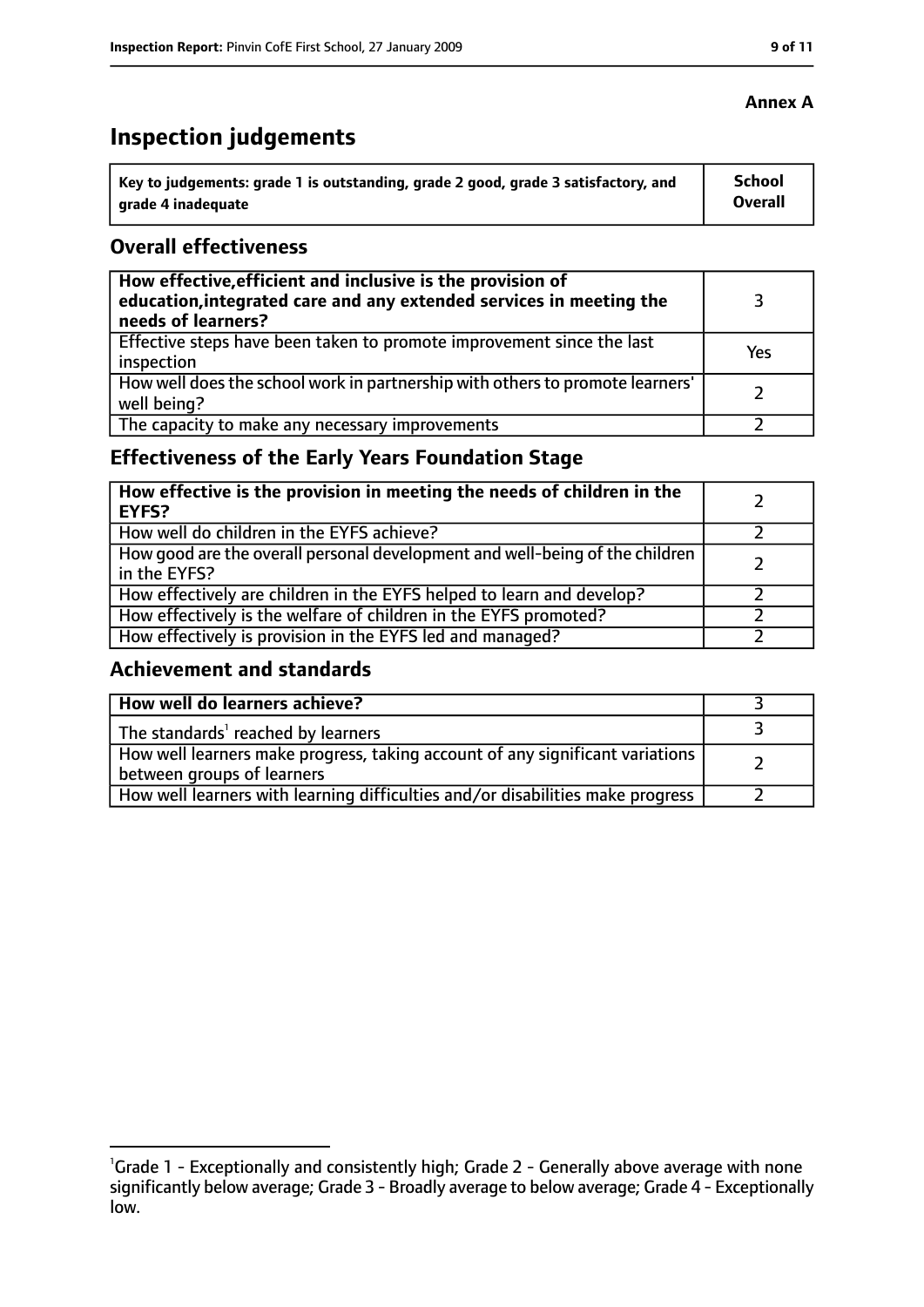# **Personal development and well-being**

| How good are the overall personal development and well-being of the<br>learners?                                 |  |
|------------------------------------------------------------------------------------------------------------------|--|
| The extent of learners' spiritual, moral, social and cultural development                                        |  |
| The extent to which learners adopt healthy lifestyles                                                            |  |
| The extent to which learners adopt safe practices                                                                |  |
| The extent to which learners enjoy their education                                                               |  |
| The attendance of learners                                                                                       |  |
| The behaviour of learners                                                                                        |  |
| The extent to which learners make a positive contribution to the community                                       |  |
| How well learners develop workplace and other skills that will contribute to<br>their future economic well-being |  |

# **The quality of provision**

| How effective are teaching and learning in meeting the full range of<br>learners' needs?                |  |
|---------------------------------------------------------------------------------------------------------|--|
| How well do the curriculum and other activities meet the range of needs and<br>  interests of learners? |  |
| How well are learners cared for, quided and supported?                                                  |  |

# **Leadership and management**

| How effective are leadership and management in raising achievement<br>and supporting all learners?                                              |     |
|-------------------------------------------------------------------------------------------------------------------------------------------------|-----|
| How effectively leaders and managers at all levels set clear direction leading<br>to improvement and promote high quality of care and education |     |
| How effectively leaders and managers use challenging targets to raise standards                                                                 |     |
| The effectiveness of the school's self-evaluation                                                                                               |     |
| How well equality of opportunity is promoted and discrimination eliminated                                                                      |     |
| How well does the school contribute to community cohesion?                                                                                      | 3   |
| How effectively and efficiently resources, including staff, are deployed to<br>achieve value for money                                          |     |
| The extent to which governors and other supervisory boards discharge their<br>responsibilities                                                  |     |
| Do procedures for safequarding learners meet current government<br>requirements?                                                                | Yes |
| Does this school require special measures?                                                                                                      | No  |
| Does this school require a notice to improve?                                                                                                   | No  |